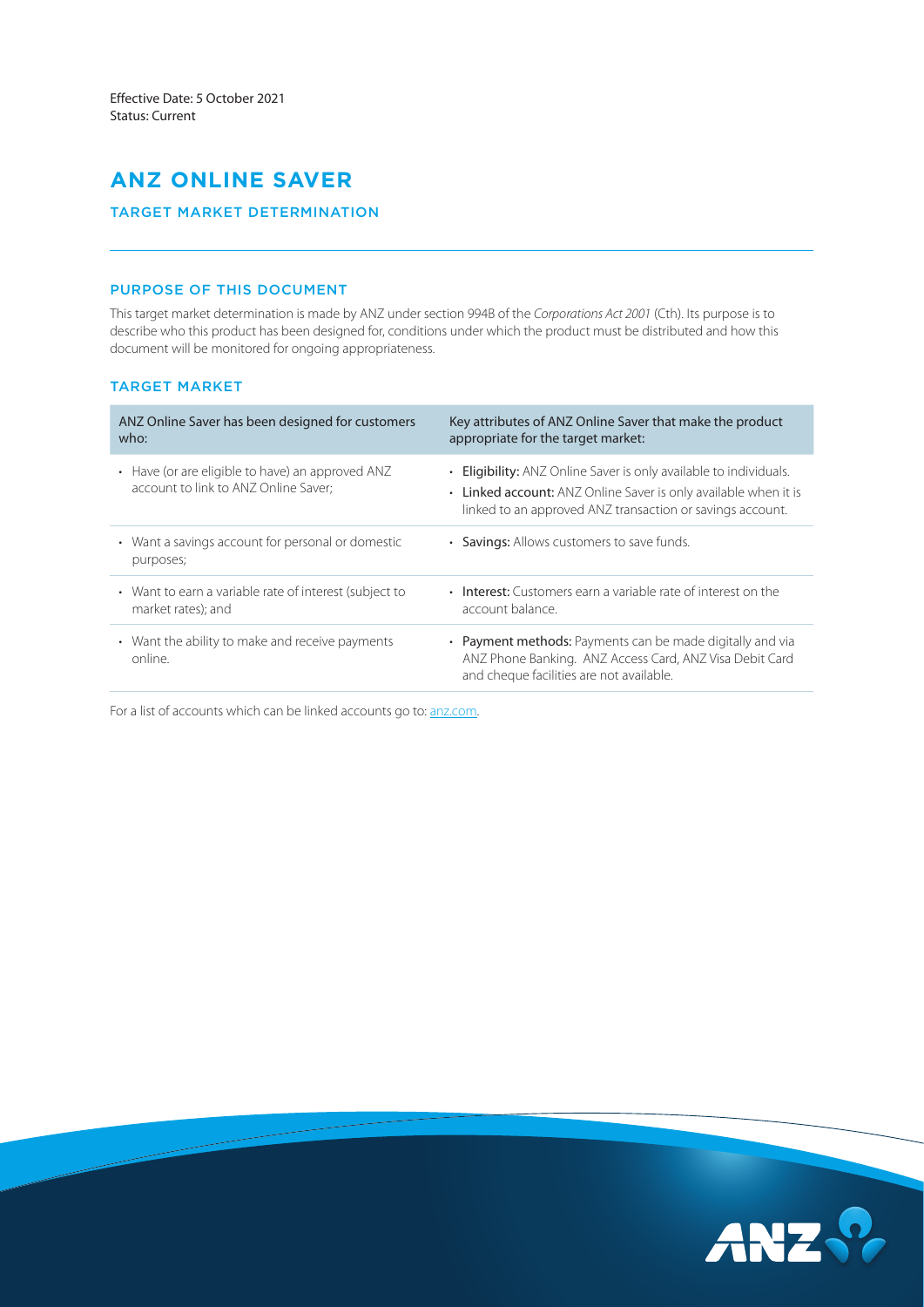# DISTRIBUTION CONDITIONS

ANZ applies the following conditions and restrictions to the distribution of ANZ Online Saver so that the product is likely to be provided to customers in the target market.

|                             | Condition                                                                                                                                                                                                                                                                    | Why do we do this?                                                                                                                                                                                                                                                                                                                                                                                   |
|-----------------------------|------------------------------------------------------------------------------------------------------------------------------------------------------------------------------------------------------------------------------------------------------------------------------|------------------------------------------------------------------------------------------------------------------------------------------------------------------------------------------------------------------------------------------------------------------------------------------------------------------------------------------------------------------------------------------------------|
| Channel                     | ANZ Online Saver can only be provided to customers<br>through the following channels:<br>• ANZ Branches:<br>• ANZ Private:<br>• ANZ Customer Contact Centre; and<br>• ANZ Digital <sup>1</sup> .<br><sup>1</sup> This may include anz.com, ANZ App and ANZ Internet Banking. | So that ANZ only considers providing<br>ANZ Online Saver if the customer's<br>application is received through<br>channels that are subject to appropriate<br>conditions, controls and/or monitoring<br>by ANZ.                                                                                                                                                                                       |
| Training &<br>Accreditation | ANZ Online Saver can only be provided to customers by<br>ANZ directly or through the following persons:<br>• Authorised ANZ staff who are accredited and trained.                                                                                                            | So that:<br>• checks are conducted on matters like<br>qualifications and past conduct for<br>ANZ staff involved in the distribution of<br>ANZ products; and<br>• ANZ staff responsible for providing<br>products understand the distribution<br>process they are required to comply<br>with when distributing ANZ products,<br>as well as the legislative framework<br>relevant to their activities. |
| Process                     | ANZ Online Saver can only be provided to customers<br>by following ANZ's customer application and product<br>selection process, including making relevant enquiries into<br>the customer's product needs.                                                                    | So that enquiries are made to determine<br>whether the product meets the likely<br>needs, financial situation and objectives<br>of the customer.                                                                                                                                                                                                                                                     |